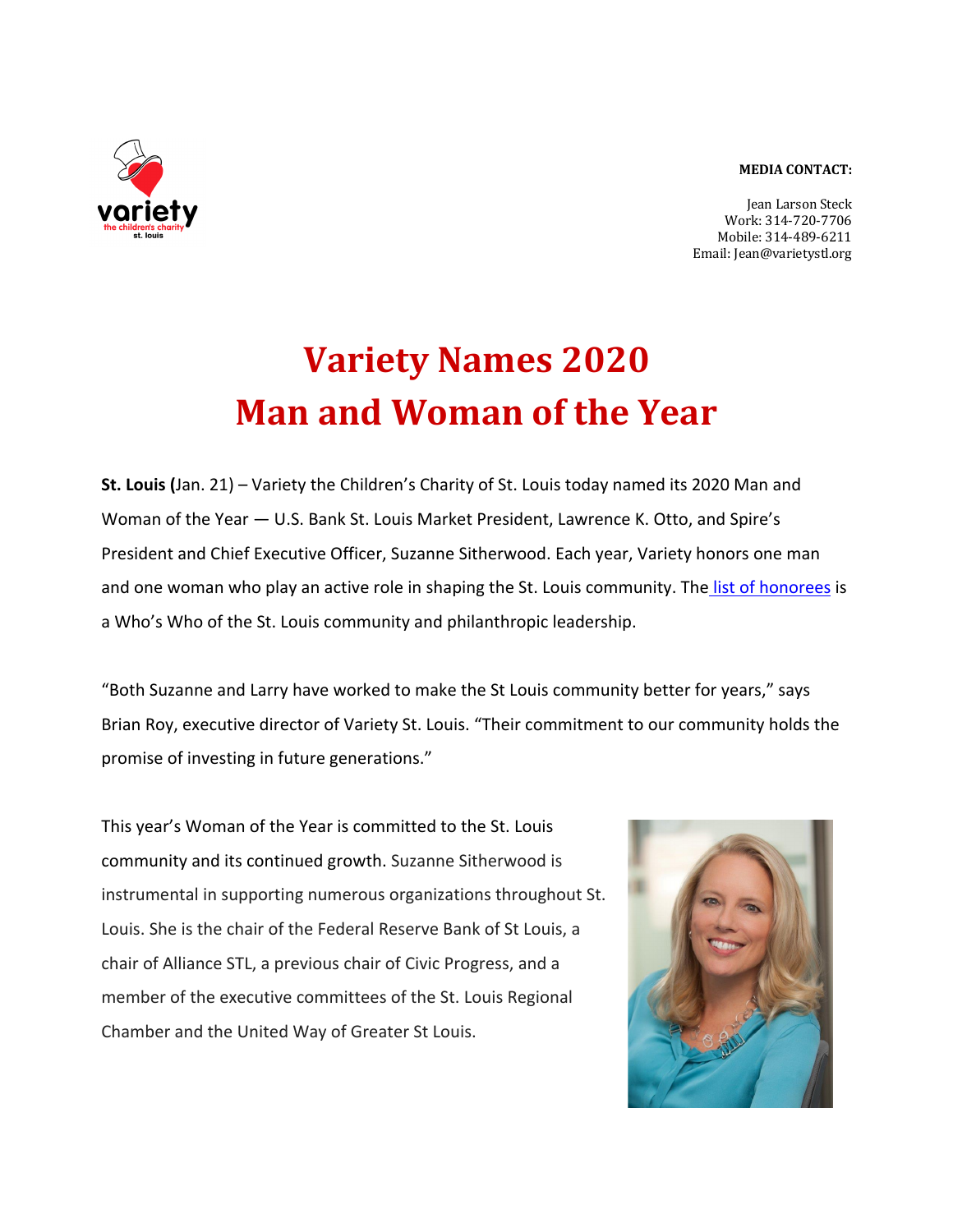With more than 39 years of experience in the natural gas industry, Suzanne is a national leader with a strong track record of strategic vision and business acumen. She was appointed President of Spire's predecessor, Laclede Gas in 2011 and Chief Executive Officer in 2012. Under her leadership, Spire has quadrupled its market and enterprise value.

"It is an honor to be recognized by such a great organization that enables children and their families to thrive," Suzanne said. "Spire supports Variety's efforts to advance our communities by investing in the greatest energy source in the world—people."

Variety's 2020 Man of the Year, Lawrence K. Otto, has been deeply involved in the St. Louis community. He is a St. Louis native who has held leadership positions in both Commercial Banking and Wealth Management businesses during his extensive career. He is a former board chairman of Variety, the Children's Charity and a board member of Civic Progress.



Lawrence also serves on board of the Boy Scouts of America Greater St Louis Area Council, United Way of Greater St Louis, St. Louis Public

Library Foundation, Concordance Academy of Leadership, the St. Louis Regional Chamber and the Salvation Army's Honorary Chair of the Tree of Lights Campaign.

"Congratulations to Suzanne on her selection as the 2020 Woman of the Year," said Lawrence. "I am honored to be recognized, as well. The work that Variety does to enhance the lives of the children and families it serves is life altering. Watching these children joyfully living their best lives has given me such gratification over the years. Their smiles and positive attitudes are great examples for us all. With Variety's help, their light will continue to shine into the future. Thank you, Variety, for your commitment to our community and to our children."

Variety's 2020 Man and Woman of the Year will be celebrated on April 25 at Variety's Dinner with the Stars, St. Louis' premier black-tie gala at the Stifel Theatre. The dinner and concert for the eighth time, will be underwritten by The Steward Family Foundation, Centene Charitable Foundation, and World Wide Technology so that all funds raised will go directly to local Variety